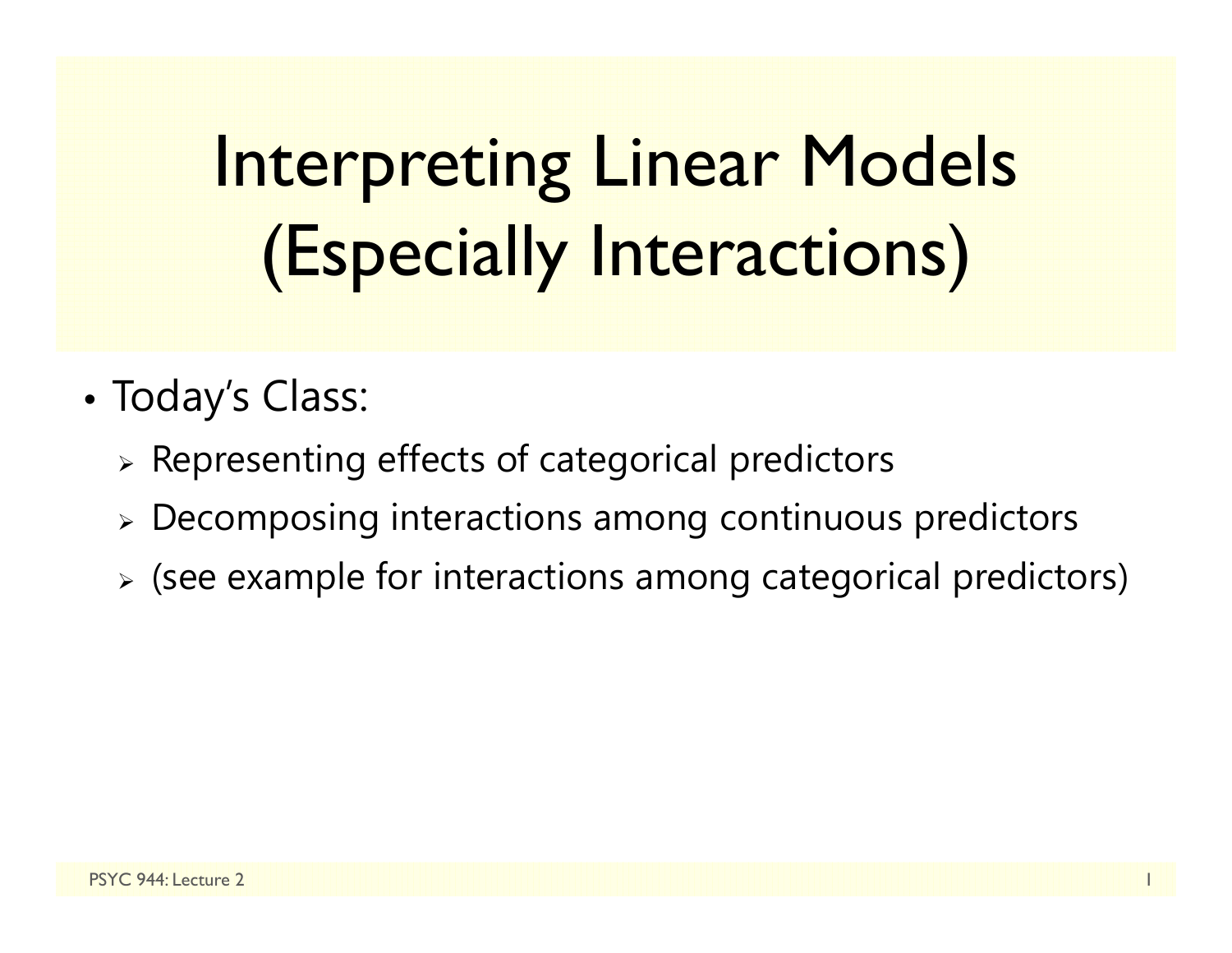### The Two Sides of a Model

$$
y_i = \boxed{\beta_0 + \beta_1 X_i + \beta_2 Z_i + \beta_3 X_i Z_i} + \boxed{e_i}
$$

• **Model for the Means (Predicted Values):**

Our focus today

- Each person's expected (predicted) outcome is a weighted linear function of his/her values on X and Z (and here, their interaction), each measured once per person (i.e., this is a between-person model)
- •**• Estimated parameters are called fixed effects** (here,  $\beta_0$ ,  $\beta_1$ ,  $\beta_2$ , and  $\beta_3$ )
- The number of fixed effects will show up in formulas as *k* (so *k = 4* here)

#### • **Model for the Variance ("Piles" of Variance):**

- $e_i \sim N(0, \sigma_e^2)$   $\rightarrow$  ONE residual (unexplained) deviation
- $e_i$  has a mean of 0 with some estimated constant variance  $\sigma_e^2$ , is normally distributed, is unrelated to  $X$  and  $Z$ , and is unrelated across  $\,$ people (across all observations, just people here)
- •**Estimated parameter is the residual variance only** (in above model)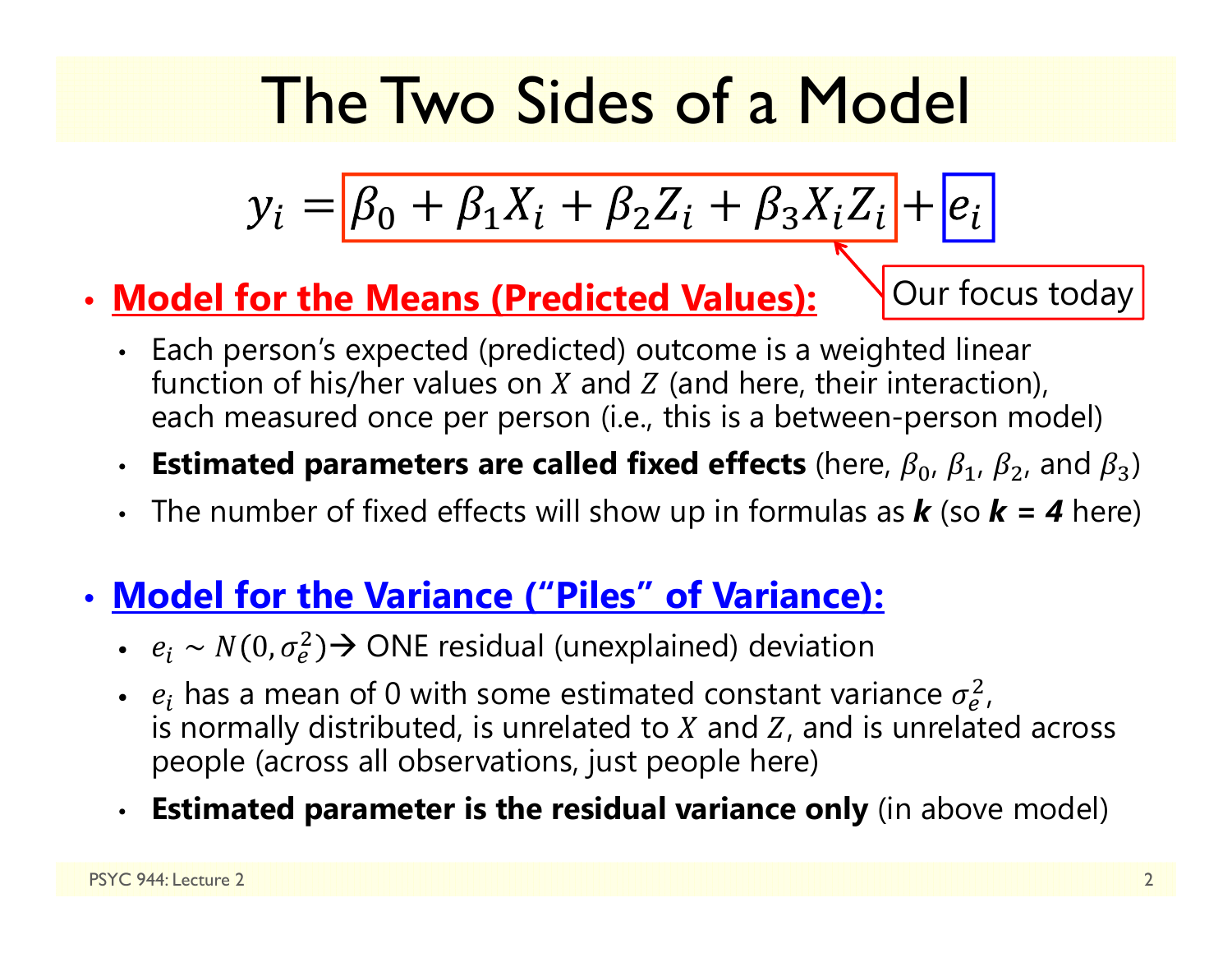### Representing the Effects of Predictors

- From now on, we will think carefully about exactly **how** the **predictor variables** are entered into the **model for the means**  (i.e., by which a predicted outcome is created for each person)
- • Why don't people always care? Because the scale of predictors:
	- $\triangleright$  Does NOT affect the amount of outcome variance accounted for (R<sup>2</sup>)
	- $\triangleright\;$  Does NOT affect the outcomes values predicted by the model for the means (so long as the same predictor fixed effects are included)
- • Why should this matter to us?
	- *Because the Intercept = expected outcome value when X = 0*
	- $\triangleright$  Can end up with nonsense values for intercept if X = 0 isn't in the data, so we need to change the scale of the predictors to include 0
	- $\triangleright$  Scaling becomes more important once interactions are included or once random intercepts are included (i.e., variability around fixed intercept)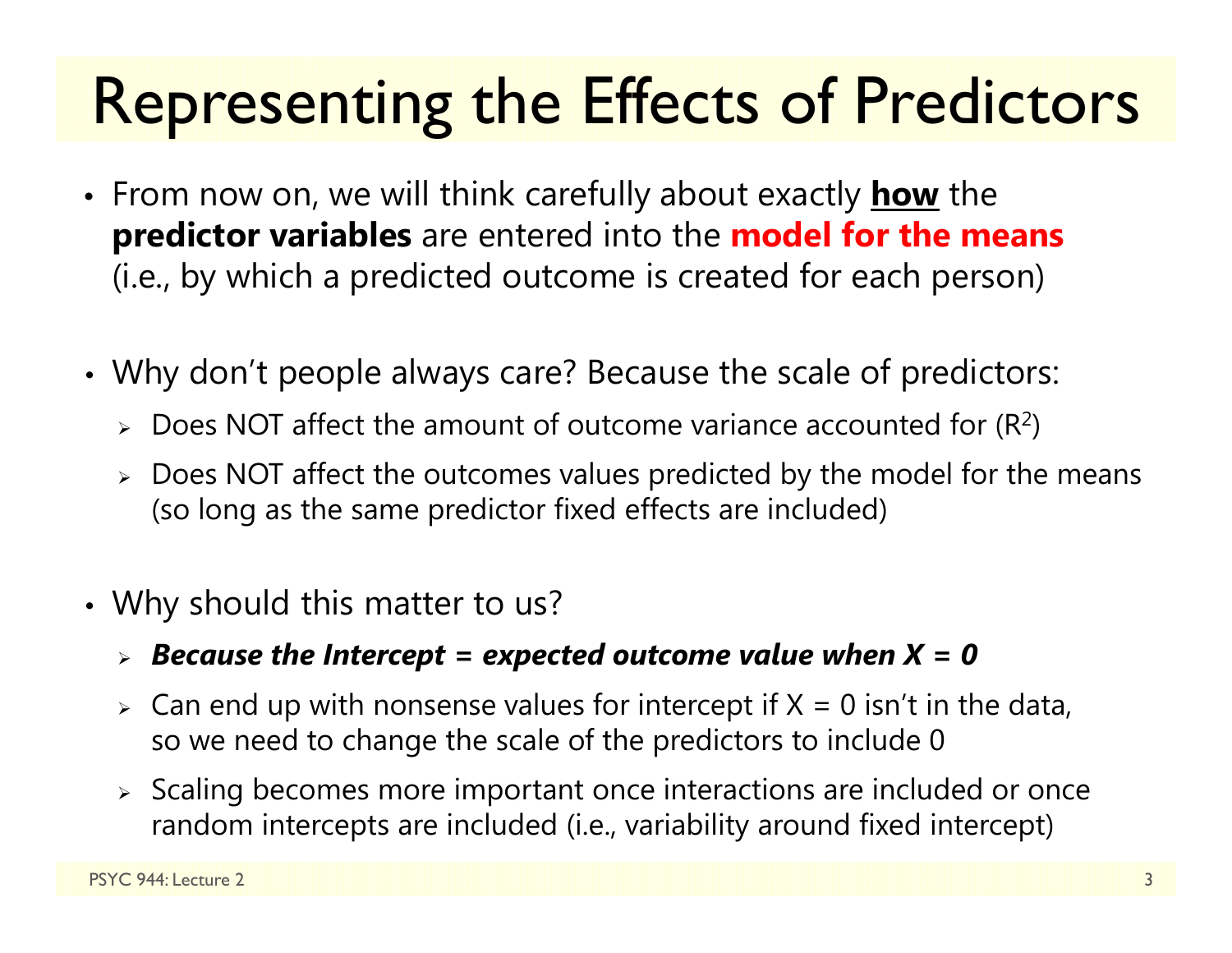## Adjusting the Scale of Predictors

- For **continuous** (quantitative) predictors, **we** will make the intercept interpretable by **centering**:
	- **Centering** = subtract a constant from each person's variable value so that **the 0 value** falls within the range of the new centered predictor variable
	- $\triangleright$  Typical  $\rightarrow$  Center around predictor's mean:  $\mathit{Centered}\ X_1=X_1-X_1$ 
		- Intercept is then expected outcome for "average  $X_1$  person"
	- $\triangleright$  Better  $\rightarrow$  Center around meaningful constant C:  $\mathit{Centered}\ X_1=X_1-\mathit{C}$ 
		- Г Intercept is then expected outcome for person with that constant (even 0 may be ok)
- For **categorical** (grouping) predictors, **either we or the program** will make the intercept interpretable by **creating a reference group**:
	- $\blacktriangleright$  **Reference group** is given a 0 value on all predictor variables created from the original grouping variable, such that the intercept is the expected outcome for that reference group specifically
	- Accomplished via "dummy coding" (aka, "reference group coding") → Two-group example using *Gender*: 0 = Men, 1 = Women (or  $0 =$  Women,  $1 =$  Men)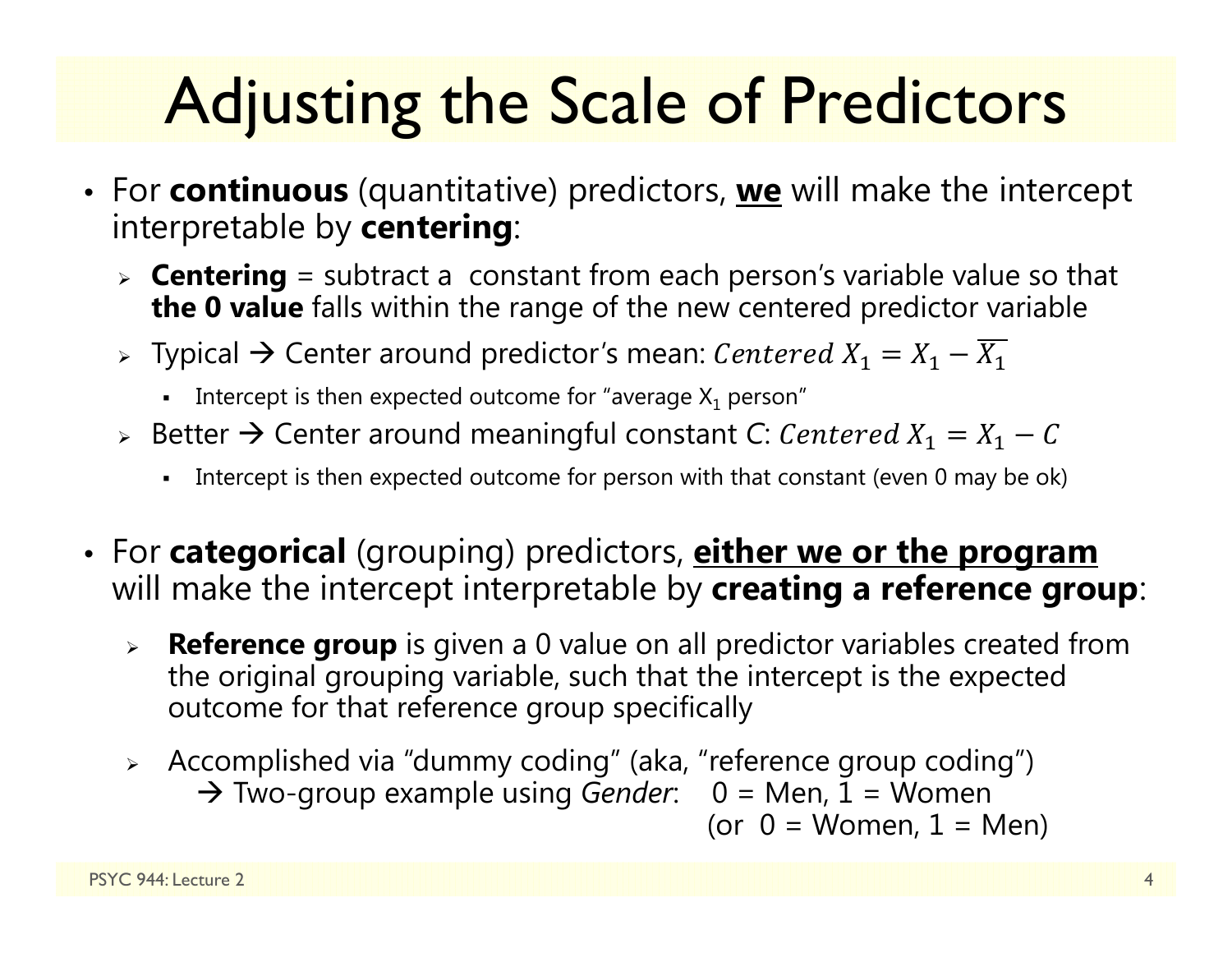### Adjusting the Scale of Predictors

- • For more than two groups, need: *dummy codes = #groups − 1*
	- $\blacktriangleright$ "Treatgroup" variable: Control=0, Treat1=1, Treat2=2, Treat3=3
	- $\triangleright$  Variables:

**SAS CLASS** statement can do this for you  $\mathbb{\odot}$ 

- $\triangleright$  Variables:  $d1 = 0, 1, 0, 0 \rightarrow$  difference between Control and T1 *d2*= 0, 0, 1, 0  $\,\rightarrow$  difference between Control and T2 *d3* = 0, 0, 0, 1  $\,\rightarrow$  difference between Control and T3
- •Potential pit-falls:
	- $\triangleright$  All predictors for the effect of group (e.g., d1, d2, d3) MUST be in the model at the same time for these specific interpretations to be correct!
	- $\blacktriangleright$  Model parameters resulting from these dummy codes will not *directly* tell you about differences among non-reference groups (but they can)
- • Other examples of things people do to categorical predictors:
	- "Contrast/effect coding" *Gender*: −0.5 = Men, 0.5 = Women
	- $\blacktriangleright$  $\triangleright$  Test other contrasts among multiple groups  $\rightarrow$  four-group example: *contrast1*= -1, 0.33, 0.33, 0.34 → Control vs. Any Treatment?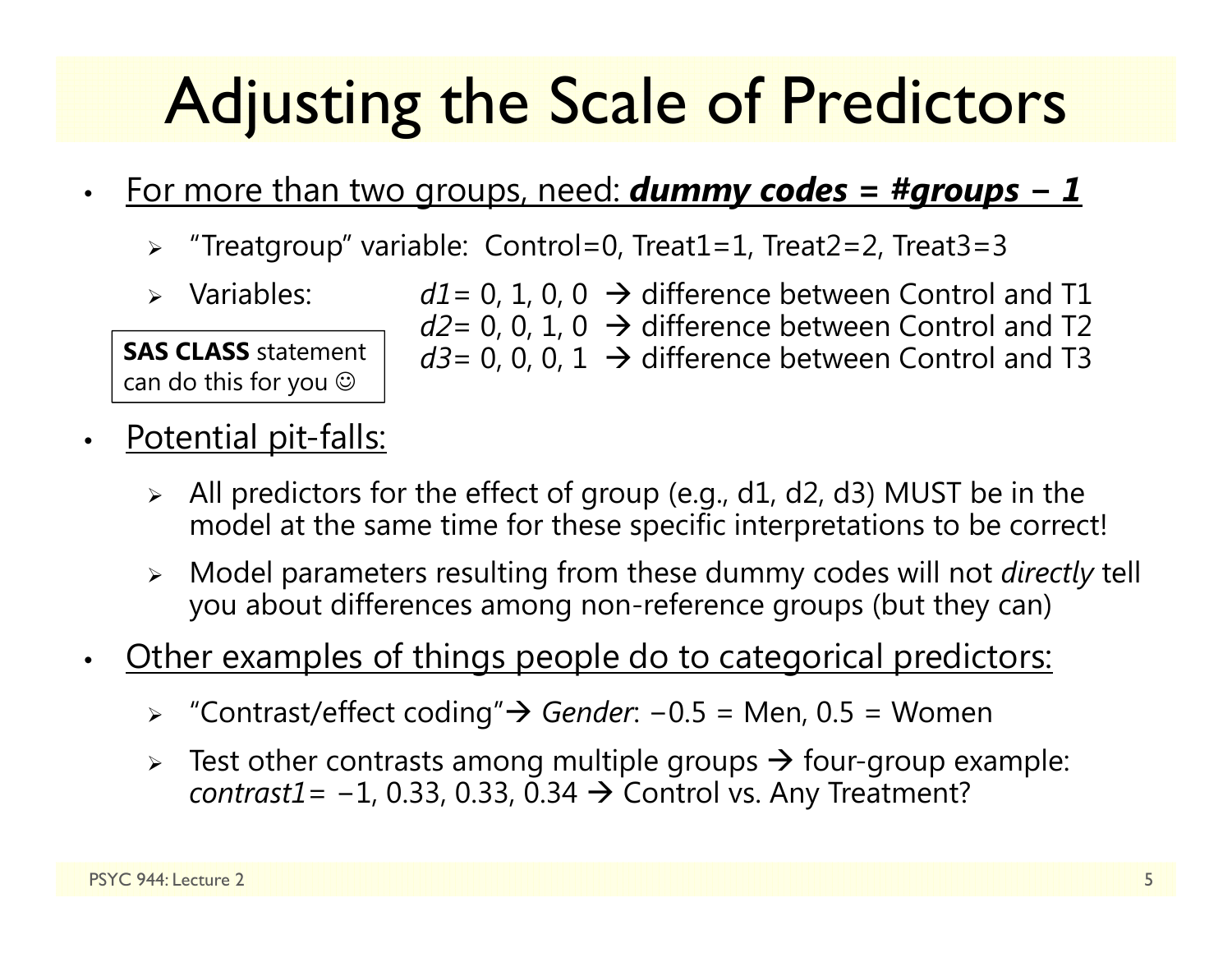### Categorical Predictors: Manual Coding

• Model:  $y_i = \beta_0 + \beta_1d1_i + \beta_2d2_i + \beta_3d3_i + e_i$ 

"Treatgroup" variable: Control=0, Treat1=1, Treat2=2, Treat3=3

- $\triangleright$  New variables  $dl = 0, 1, 0, 0 \rightarrow$  difference between Control and T1 to be created  $d2=0$ , 0, 1, 0  $\rightarrow$  difference between Control and T2 for the model:  $d3=0$ , 0, 0, 1  $\rightarrow$  difference between Control and T3
- • How does the model give us **all possible group differences**? By determining each group's mean, and then the difference…

| <b>Control Mean</b> | <b>Treatment 1</b>      | <b>Treatment 2</b>       | <b>Treatment 3</b>       |
|---------------------|-------------------------|--------------------------|--------------------------|
| (Reference)         | Mean                    | Mean                     | Mean                     |
|                     | $\beta_0 + \beta_1 d_1$ | $\beta_0 + \beta_2 d2_i$ | $\beta_0 + \beta_3 d3_i$ |

• The model for the 4 groups directly provides 3 differences (control vs. each treatment), and indirectly provides another 3 differences (differences between treatments)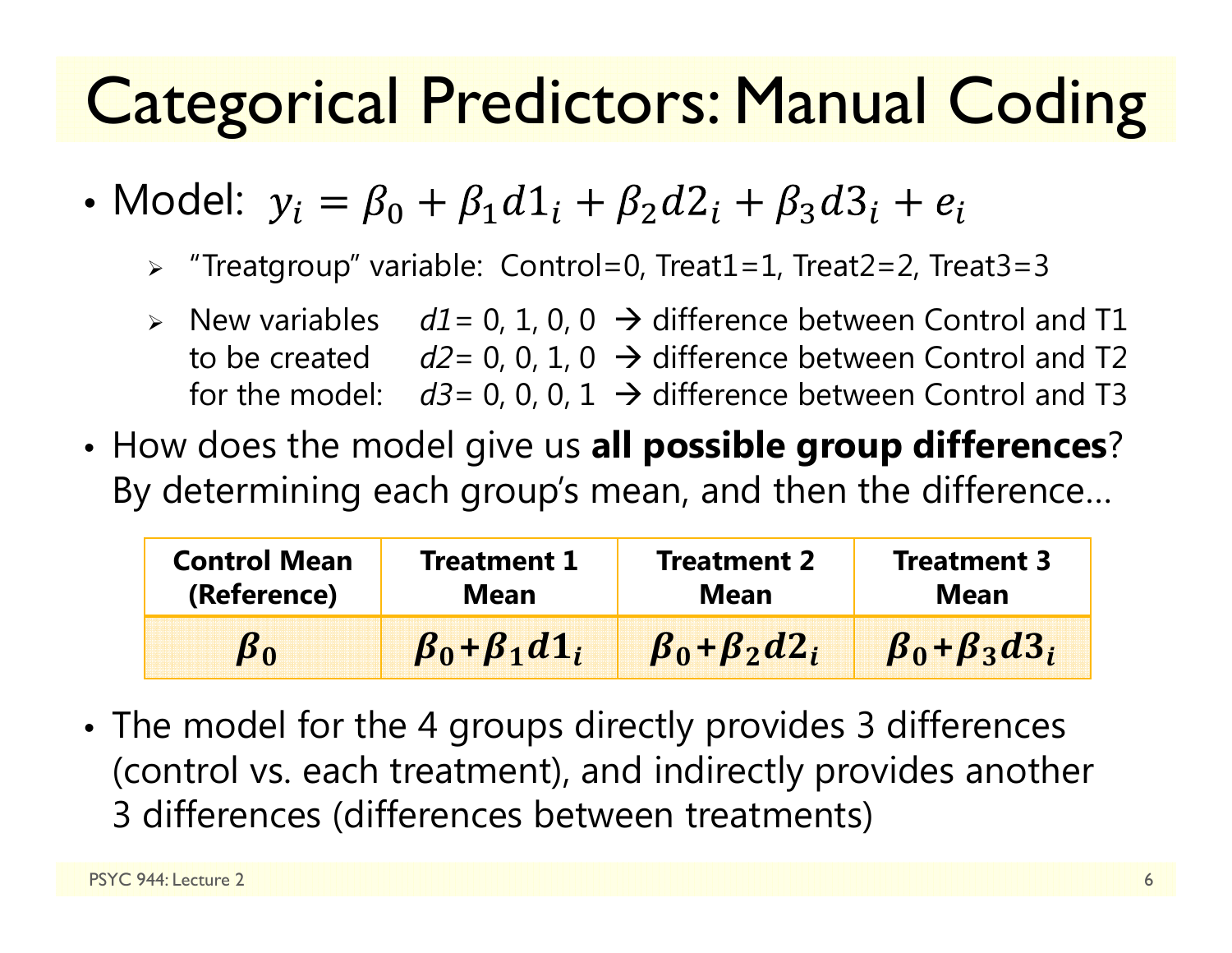### Group Differences from Dummy Codes

• Model:  $y_i = \beta_0 + \beta_1d1_i + \beta_2d2_i + \beta_3d3_i + e_i$ 

| <b>Control Mean</b><br>(Reference) | Treatment 1<br><b>Mean</b>                           | <b>Treatment 2</b><br><b>Mean</b> | <b>Treatment 3</b><br><b>Mean</b> |
|------------------------------------|------------------------------------------------------|-----------------------------------|-----------------------------------|
| $\beta_0$                          | $\beta_0 + \beta_1 d_1$                              | $\beta_0 + \beta_2 d2_i$          | $\beta_0 + \beta_3 d_3$           |
|                                    |                                                      | Alt Group Ref Group               | <b>Difference</b>                 |
|                                    | • Control vs. T1 = $(\beta_0 + \beta_1) - (\beta_0)$ |                                   | $=\beta_1$                        |
|                                    | • Control vs. T2 = $(\beta_0 + \beta_2) - (\beta_0)$ |                                   | $=\beta_2$                        |
|                                    | • Control vs. T3 = $(\beta_0 + \beta_3) - (\beta_0)$ |                                   | $=\beta_3$                        |
| • T1 vs. T2 =                      | $(\beta_0 + \beta_2) - (\beta_0 + \beta_1)$          |                                   | $=\beta_2-\beta_1$                |
| • T1 vs. T3 =                      | $(\beta_0 + \beta_3) - (\beta_0 + \beta_1)$          |                                   | $=\beta_3-\beta_1$                |
| • T2 vs. T3 =                      | $(\beta_0 + \beta_3) - (\beta_0 + \beta_2)$          |                                   | $=\beta_3-\beta_2$                |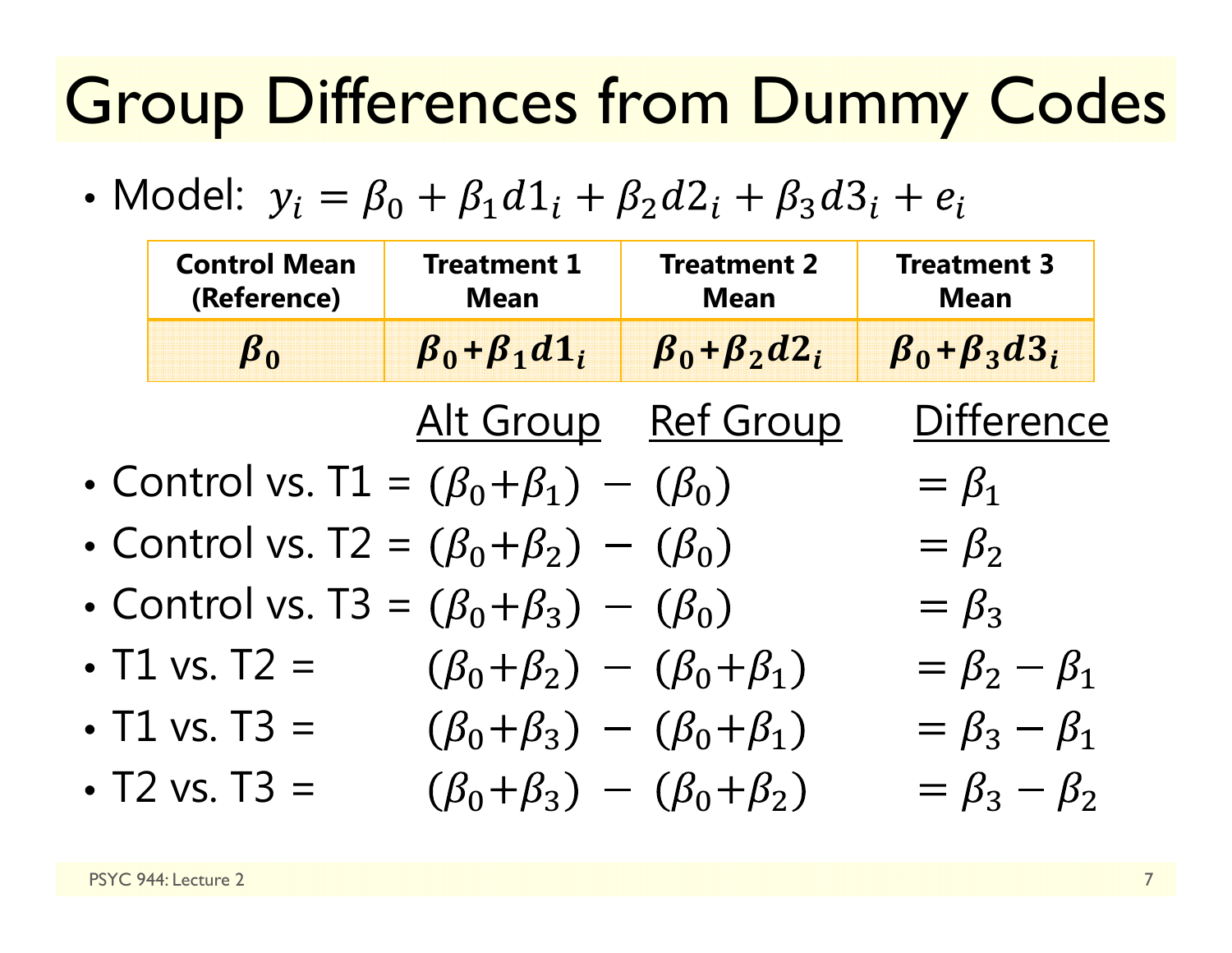#### ESTIMATEs when using dummy codes

|                                                                             |                                             | Alt Group Ref Group | <b>Difference</b>                          |    | Note the order of the equations:                               |
|-----------------------------------------------------------------------------|---------------------------------------------|---------------------|--------------------------------------------|----|----------------------------------------------------------------|
| • Control vs. T1 = $(\beta_0 + \beta_1) - (\beta_0)$                        |                                             |                     | $= \beta_1$                                |    | the reference group mean                                       |
| • Control vs. T2 = $(\beta_0 + \beta_2) - (\beta_0)$                        |                                             |                     | $=\beta_2$                                 |    | is subtracted from<br>the alternative group mean.              |
| • Control vs. T3 = $(\beta_0 + \beta_3) - (\beta_0)$                        |                                             |                     | $=\beta_3$                                 |    |                                                                |
| • T1 vs. $T2 =$                                                             | $(\beta_0 + \beta_2) - (\beta_0 + \beta_1)$ |                     | $= \beta_2 - \beta_1$                      |    |                                                                |
| • T1 vs. T3 =                                                               | $(\beta_0 + \beta_3) - (\beta_0 + \beta_1)$ |                     | $=\beta_3-\beta_1$                         |    |                                                                |
| • T2 vs. T3 =                                                               | $(\beta_0 + \beta_3) - (\beta_0 + \beta_2)$ |                     | $= \beta_3 - \beta_2$                      |    | In ESTIMATE statements, the<br>variables refer to their betas; |
| the numbers refer to the<br>TITLE "Manual Contrasts for 4-Group Diffs";     |                                             |                     |                                            |    |                                                                |
| operations of their betas.<br>PROC MIXED DATA=dataname ITDETAILS METHOD=ML; |                                             |                     |                                            |    |                                                                |
| MODEL $y = d1 d2 d3 / SOLUTION$ ;                                           |                                             |                     |                                            |    |                                                                |
| <b>ESTIMATE</b>                                                             |                                             |                     | "Control Mean" intercept 1 d1 0 d2 0 d3 0; |    |                                                                |
| <b>ESTIMATE</b>                                                             | "T1 Mean"                                   |                     | intercept $1$ d $1$ $1$ d $2$ $0$ d $3$    |    | O i Intercepts are used only                                   |
| <b>ESTIMATE</b>                                                             | "T2 Mean"                                   |                     | intercept 1 d1 0 d2 1 d3                   |    | 0:                                                             |
| <b>ESTIMATE</b>                                                             | "T3 Mean"                                   |                     | intercept 1 d1 0 d2 0                      | d3 | in predicted values.<br>1;                                     |

**1 d2** 

**0 d2** 

**0 d2** 

**1 d2** 

**1 d2** 

**0 d3 0 ;**

**1 d3 0 ;**

**0 d3 1 ;**

**1 d3 0 ;**

**0 d3 1 ;**

**0 d2 - 1 d3 1;**

Positive values indicate addition; negative values indicate subtraction.

**RUN ;**

**ESTIMATE "Control vs. T1" d1** 

**ESTIMATE "Control vs. T2" d1** 

**ESTIMATE "Control vs. T3" d1** 

**ESTIMATE "T1 vs. T2" d1 -**

**ESTIMATE "T1 vs. T3" d1 -**

**ESTIMATE "T2 vs. T3" d1**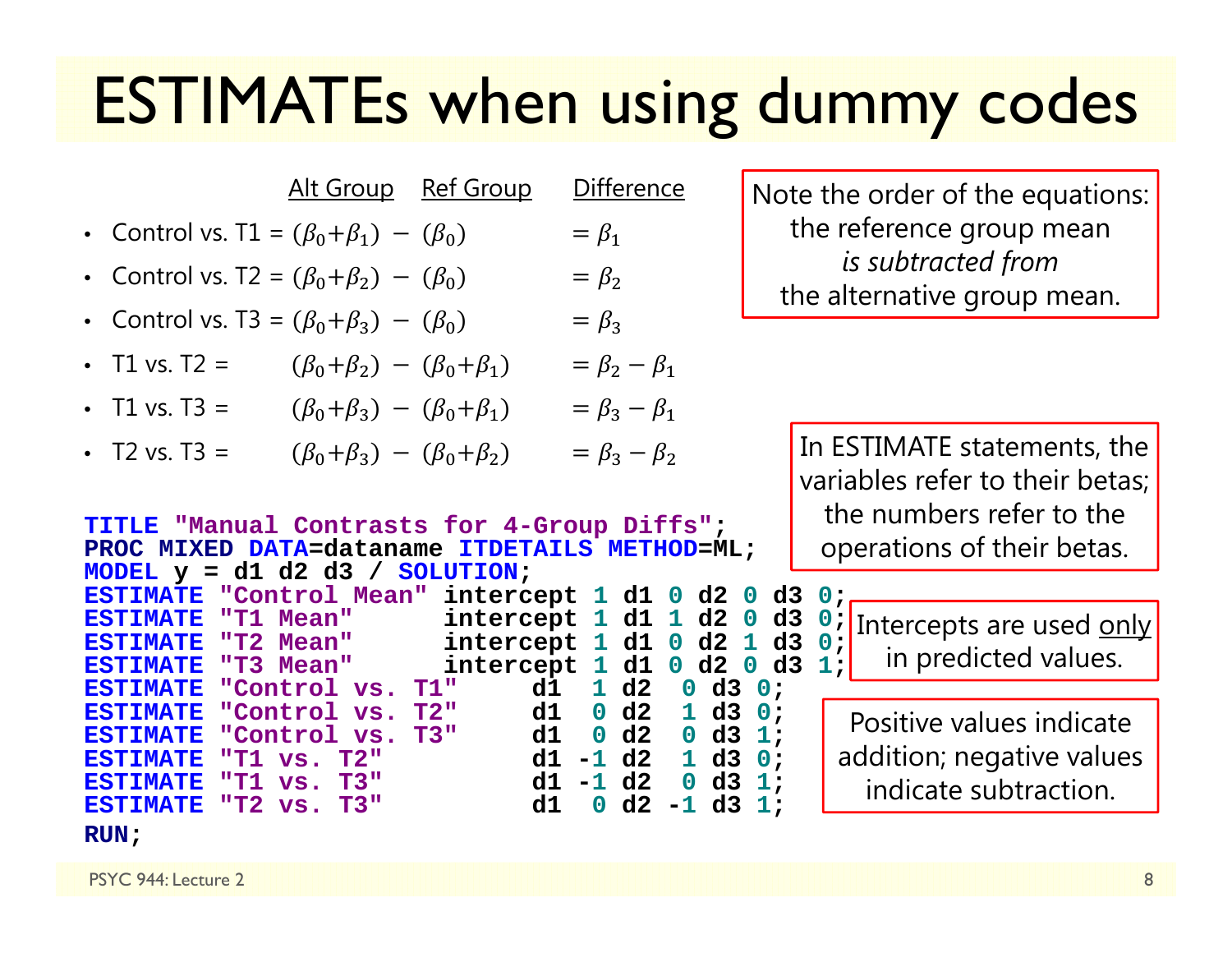### Using the CLASS statement instead

- • $\bullet$  If you let SAS do the dummy coding instead via CLASS,  $\,$ then the **highest/last group is the reference**
- Manual model:  $y_i = \beta_0 + \beta_1d1_i + \beta_2d2_i + \beta_3d3_i + e_i$ 
	- $\blacktriangleright$ "Treatgroup" variable: Control=0, Treat1=1, Treat2=2, Treat3=3
	- $\triangleright$  New variables  $dl = 0, 1, 0, 0 \rightarrow$  difference between Control and T1 you created *d2*= 0, 0, 1, 0 → difference between Control and T2 for the model:  $d3$ = 0, 0, 0, 1  $\,\rightarrow$  difference between Control and T3
	- When including d1, d2, and d3, SAS doesn't understand they are part of one 4-group variable, and **so does not provide omnibus (df=3) F-tests**
- CLASS model:  $y_i = \beta_0 + \beta_1 g \mathbb{0}_i + \beta_2 g \mathbb{1}_i + \beta_3 g \mathbb{2}_i + e_i$ 
	- $\triangleright$  New variables  $\triangleright$  New variables  $g0 = 1, 0, 0, 0 \rightarrow$  difference between T3 and Control created by  $\qquad \qquad g1$ = 0, 1, 0, 0  $\;\rightarrow$  difference between T3 and T1 using CLASS:  $\rightarrow$  difference between T3 and T2
	- $\triangleright$  If SAS does the coding, it will provide 4-group (df=3) omnibus F-tests (and compute all cell means and differences using **LSMEANS**)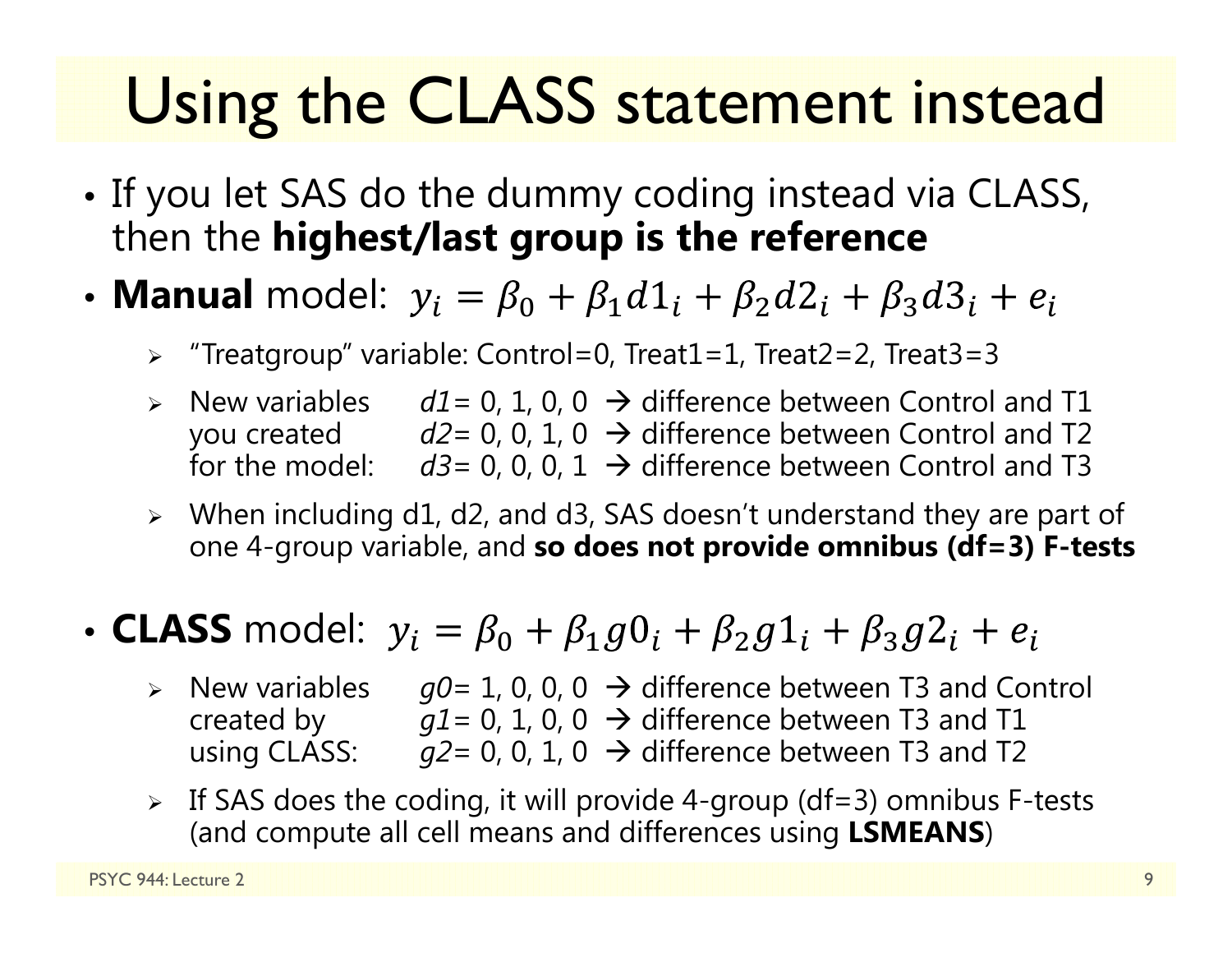#### Using the CLASS statement instead

- CLASS model:  $y_i = \beta_0 + \beta_1 g 0_i + \beta_2 g 1_i + \beta_3 g 2_i + e_i$ 
	-

 $\triangleright$  New variables  $g0 = 1, 0, 0, 0 \rightarrow$  difference between T3 and Control created by  $\hspace{1.5cm} g1$  = 0, 1, 0, 0  $\, \rightarrow \,$  difference between T3 and T1 using CLASS: *g2*= 0, 0, 1, 0 difference between T3 and T2

| SOLUTION;<br>MODEL $y =$ treatgroup /<br>This LSMEANS line provides the same<br>LSMEANS treatgroup /<br>DIFF=ALL;<br>information as all statements below!<br>ESTIMATE "Control Mean"<br>intercept 1 treatgroup $1\ 0\ 0\ 0;$<br>intercept 1 treatgroup $0$ 1 0 0;<br>ESTIMATE "T1 Mean"<br>intercept 1 treatgroup $0 \t0 \t1 \t0$ ;<br>ESTIMATE "T2 Mean"<br>intercept 1 treatgroup 0<br>ESTIMATE "T3 Mean"<br>$\mathbf{O}$<br>$0\;1$ ;<br>ESTIMATE "Control vs. T1"<br>treatgroup<br>$-1$<br>0<br>0;<br>Treatgroup has 4<br>$\mathbf 0$<br>$\mathbf{1}$<br>ESTIMATE "Control vs.<br>T2"<br>treatgroup<br>$-1$<br>0:<br>possible levels,<br>$\mathbf 0$<br>ESTIMATE "Control vs. T3"<br>1<br>0;<br>treatgroup<br>$-1$<br>$\mathbf{1}$<br>ESTIMATE "T1 vs. T2"<br>treatgroup<br>$0 - 1$<br>0;<br>so 4 values must be<br>ESTIMATE "T1 vs. T3"<br>$0 - 1$<br>$\overline{\mathbf{0}}$<br>1;<br>treatgroup<br>given in ESTIMATEs.<br>$1$ ;<br>ESTIMATE "T2 vs. T3"<br>treatgroup<br>0 | TITLE "CLASS Contrasts for 4-Group Differences";<br>PROC MIXED DATA=dataname ITDETAILS METHOD=ML;<br>CLASS treatgroup; |  | Note that treatgroup<br>is the only predictor. |  |
|----------------------------------------------------------------------------------------------------------------------------------------------------------------------------------------------------------------------------------------------------------------------------------------------------------------------------------------------------------------------------------------------------------------------------------------------------------------------------------------------------------------------------------------------------------------------------------------------------------------------------------------------------------------------------------------------------------------------------------------------------------------------------------------------------------------------------------------------------------------------------------------------------------------------------------------------------------------------------------|------------------------------------------------------------------------------------------------------------------------|--|------------------------------------------------|--|
|                                                                                                                                                                                                                                                                                                                                                                                                                                                                                                                                                                                                                                                                                                                                                                                                                                                                                                                                                                                  |                                                                                                                        |  |                                                |  |
|                                                                                                                                                                                                                                                                                                                                                                                                                                                                                                                                                                                                                                                                                                                                                                                                                                                                                                                                                                                  |                                                                                                                        |  |                                                |  |
|                                                                                                                                                                                                                                                                                                                                                                                                                                                                                                                                                                                                                                                                                                                                                                                                                                                                                                                                                                                  |                                                                                                                        |  |                                                |  |
|                                                                                                                                                                                                                                                                                                                                                                                                                                                                                                                                                                                                                                                                                                                                                                                                                                                                                                                                                                                  |                                                                                                                        |  |                                                |  |
|                                                                                                                                                                                                                                                                                                                                                                                                                                                                                                                                                                                                                                                                                                                                                                                                                                                                                                                                                                                  |                                                                                                                        |  |                                                |  |
| RUN:                                                                                                                                                                                                                                                                                                                                                                                                                                                                                                                                                                                                                                                                                                                                                                                                                                                                                                                                                                             |                                                                                                                        |  |                                                |  |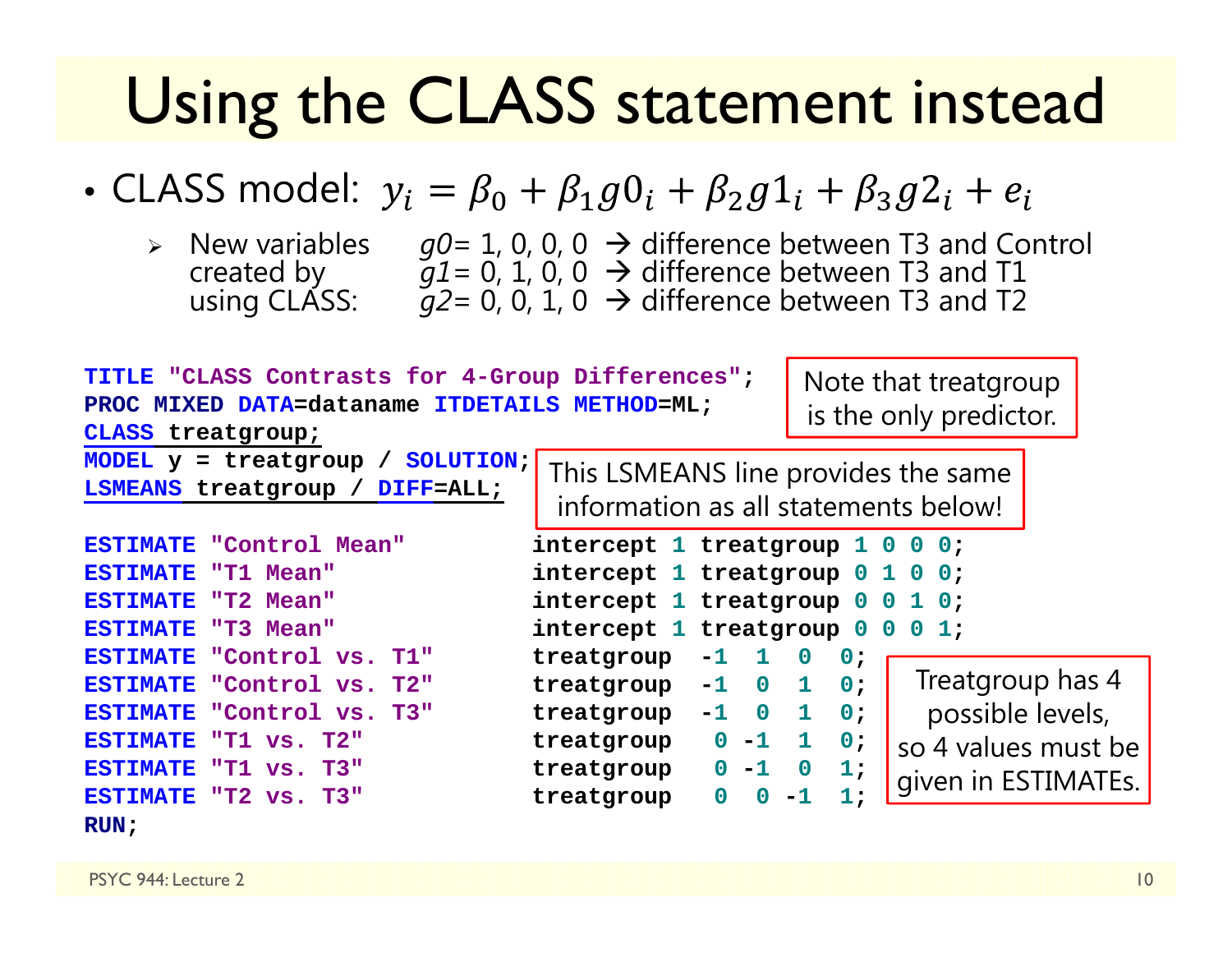### To CLASS or not to CLASS?

- • Letting SAS create dummy codes for categorical predictors (instead of creating manual dummy codes) does the following:
	- Allows use of LSMEANS (for cell means and differences)
	- $\triangleright$  Provides omnibus (multiple df) group F-tests
	- $\triangleright$  Marginalizes the group effect across interacting predictors  $\rightarrow$  omnibus F-tests represent marginal main effects (instead of simple)
	- e.g., MODEL y = Treatgroup Gender Treatgroup\*Gender *(in which Treatgroup is always on CLASS statement)*

| <b>Type 3 Tests of</b><br><b>Fixed Effects</b> | <b>Interpretation if using</b><br>dummy code for Gender | <b>Interpretation if CLASS</b><br>statement for Gender |
|------------------------------------------------|---------------------------------------------------------|--------------------------------------------------------|
| Gender                                         | Marginal gender diff                                    | Marginal gender diff                                   |
| Treatgroup                                     | Group diff if gender=0                                  | Marginal group diff                                    |
| Treatgroup*Gender                              | Interaction                                             | Interaction                                            |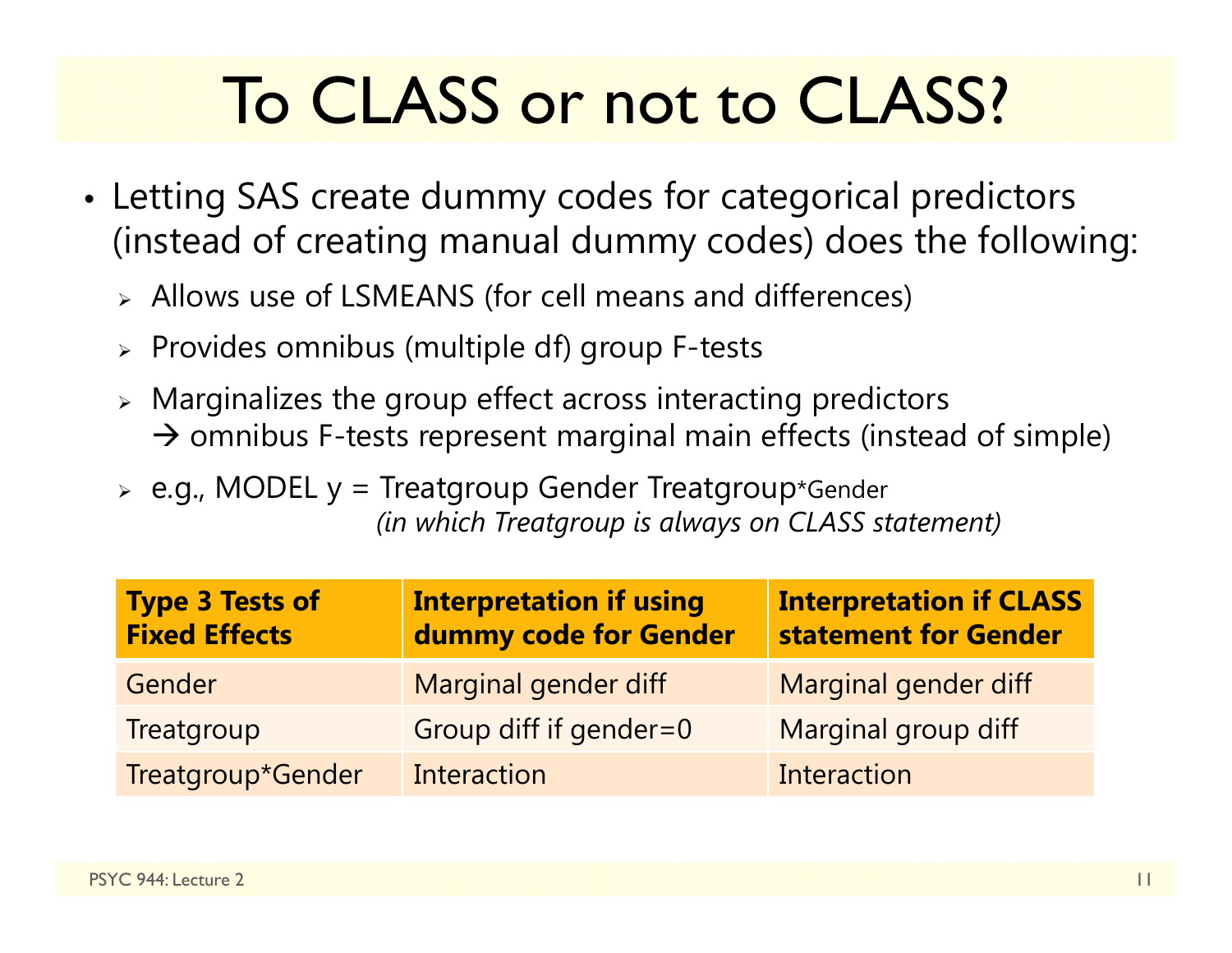#### Continuous Predictors

- For **continuous** (quantitative) predictors, **we** (not SAS) will make the intercept interpretable by **centering**
	- **Centering** = subtract a constant (e.g., sample mean, other meaningful reference value) from each person's variable value so that **the 0 value**  falls within the range of the new centered predictor variable
	- **Continuous predictors do not go on the CLASS statement**
	- Predicted group means **at** specific levels of continuous predictors can be found using LSMEANS (e.g., if  $X1$  SD=5, means at  $\pm 1$  SD):

```
 CLASS treatgroup;
  MODEL y = treatgroup x1 treatgroup*x1 / SOLUTION
;
  LSMEANS treatgroup / AT (x1)=(-
5) DIFF=ALL;
  LSMEANS treatgroup / AT (x1)=( 
0) DIFF=ALL;
  LSMEANS treatgroup / AT (x1)=( 
5) DIFF=ALL;
```
Continuous predictors cannot be used on LSMEANS otherwise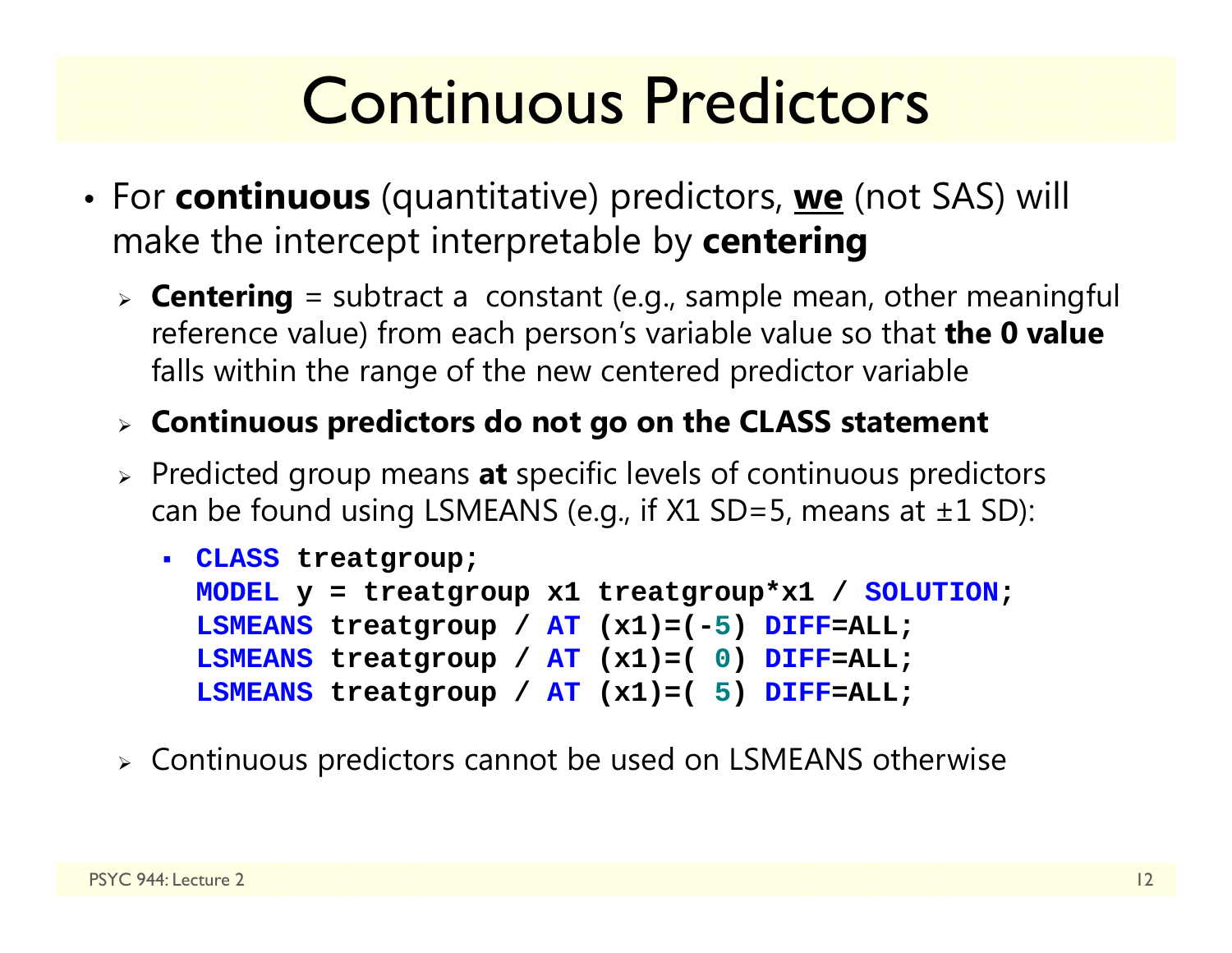#### Interactions:  ${\color{black} y_i = \beta_0 + \beta_1 X_i + \beta_2 Z_i + \beta_3 X_i Z_i + e_i}$

- • **Interaction = Moderation:** the effect of a predictor depends on the value of the interacting predictor
	- $\triangleright$  Either predictor can be "the moderator" (interpretive distinction only)
- • Interactions can always be evaluated for any combination of categorical and continuous predictors, although traditionally…
	- $\triangleright$  In "ANOVA": By default, all possible interactions are estimated
		- n Software does this for you; oddly enough, nonsignificant interactions usually still are kept in the model (even if only significant interactions are interpreted)
	- In "ANCOVA": Continuous predictors ("covariates") do not get to be part of interaction terms  $\bm{\rightarrow}$  "homogeneity of regression assumption"
		- There is no reason to assume this it is a testable hypothesis!
	- $\triangleright$  In "Regression": No default effects of predictors are as you specify
		- n Requires most thought, but gets annoying because in regression programs you usually have to manually create the interaction as an observed variable:
		- e.g., XZinteraction = centeredX \* centeredZ

Interaction variables are created for you in SAS PROC GLM, MIXED, and GLIMMIX  $\odot$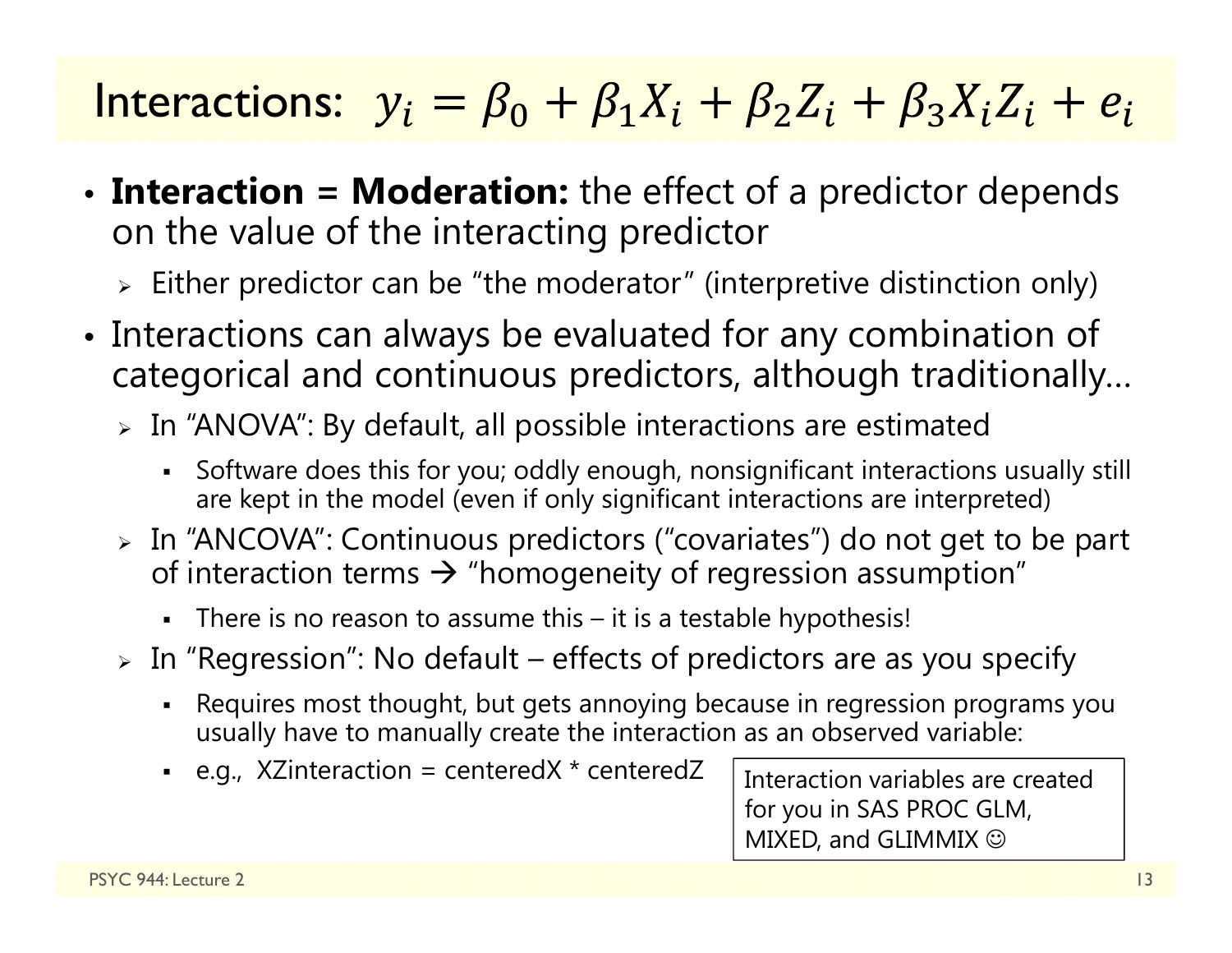#### Main Effects of Predictors within Interactions

- Main effects of predictors within interactions should remain in the model regardless of whether or not they are significant
	- > An interaction is an over-additive (enhancing) or under-additive (dampening) effect, so *what it is additive to* must be included
- The role of a two-way interaction is to adjust its main effects…
- However, the idea of a "main effect" no longer applies… each main effect is *conditional* on the interacting predictor = 0
- e.g., Model of Y = W, X, Z, X\*Z:
	- $\triangleright\;$  The effect of W is still a "main effect" because it is not part of an interaction
	- The effect of X is now the conditional main effect of X *specifically when Z=0*
	- The effect of Z is now the conditional main effect of Z *specifically when X=0*
- The trick is keeping track of what 0 means for every interacting predictor, which depends on the way each predictor is being<br>represented, as determined by you, or by the software without you!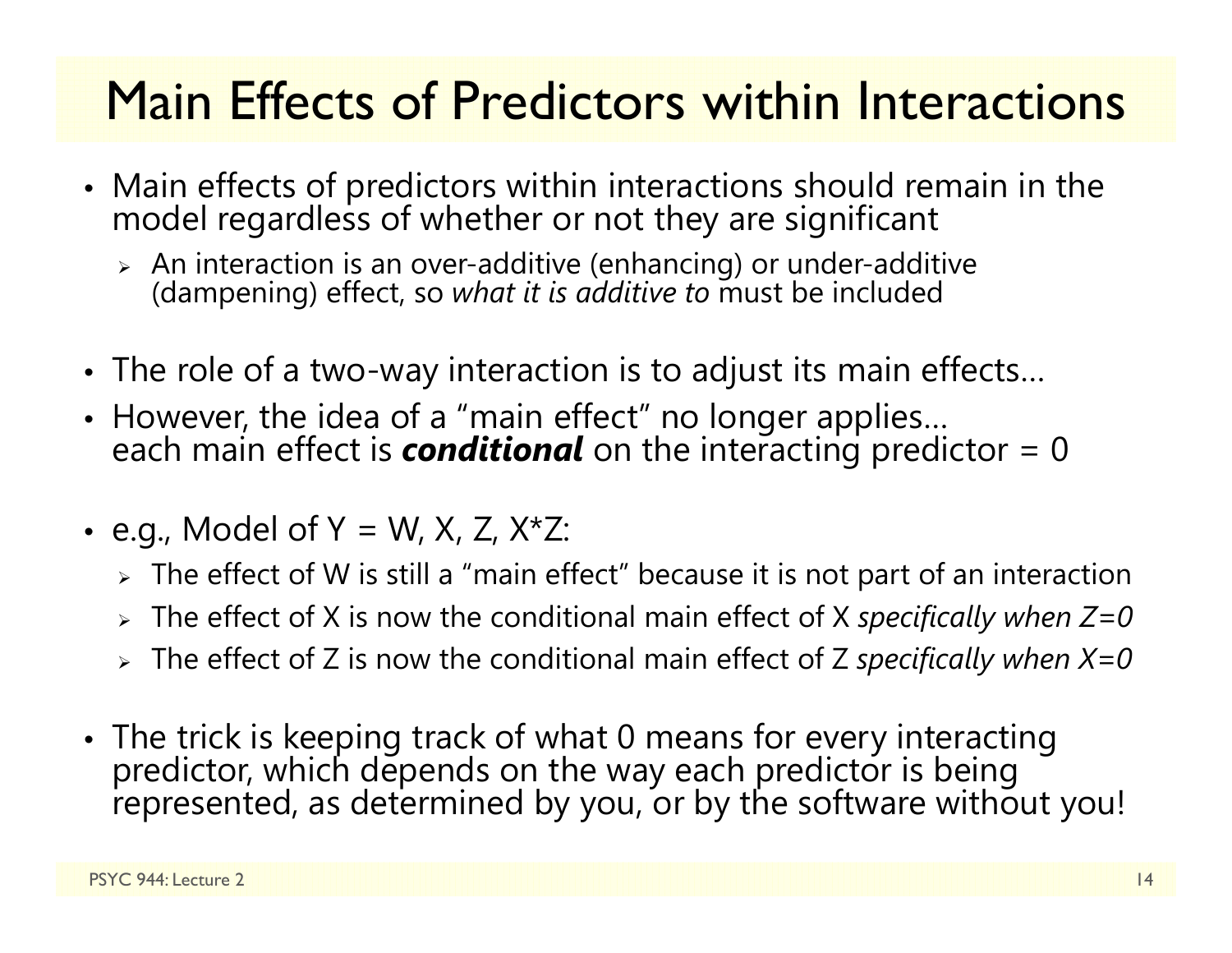#### Interactions: Why 0 Matters

- Y = Student achievement (GPA as percentage out of 100)  $X$  = Parent attitudes about education (measured on 1-5 scale)  $Z$  = Father's education level (measured in years of education)
- GPA<sub>i</sub> =  $\beta_0$  + ( $\beta_1^*$ Att<sub>i</sub>) + ( $\beta_2^*$ Ed<sub>i</sub>) + ( $\beta_3^*$ Att<sub>i</sub>\*Ed<sub>i</sub>) + e<sub>i</sub> **GPAi = 30 + ( 1 \*Atti) + ( 2 \*Edi) + (0.5 \*Atti\*Edi) + ei**
- **Interpret β 0:**
- **Interpret β 1:**
- **Interpret β <sup>2</sup>:**
- **Interpret β <sup>3</sup>: Attitude as Moderator:**

**Education as Moderator:**

• **Predicted GPA** for **attitude of 3** and **Ed of 12** ?**75 = 30 + 1\*(3) + 2\*(12) + 0.5\*(3)\*(12)**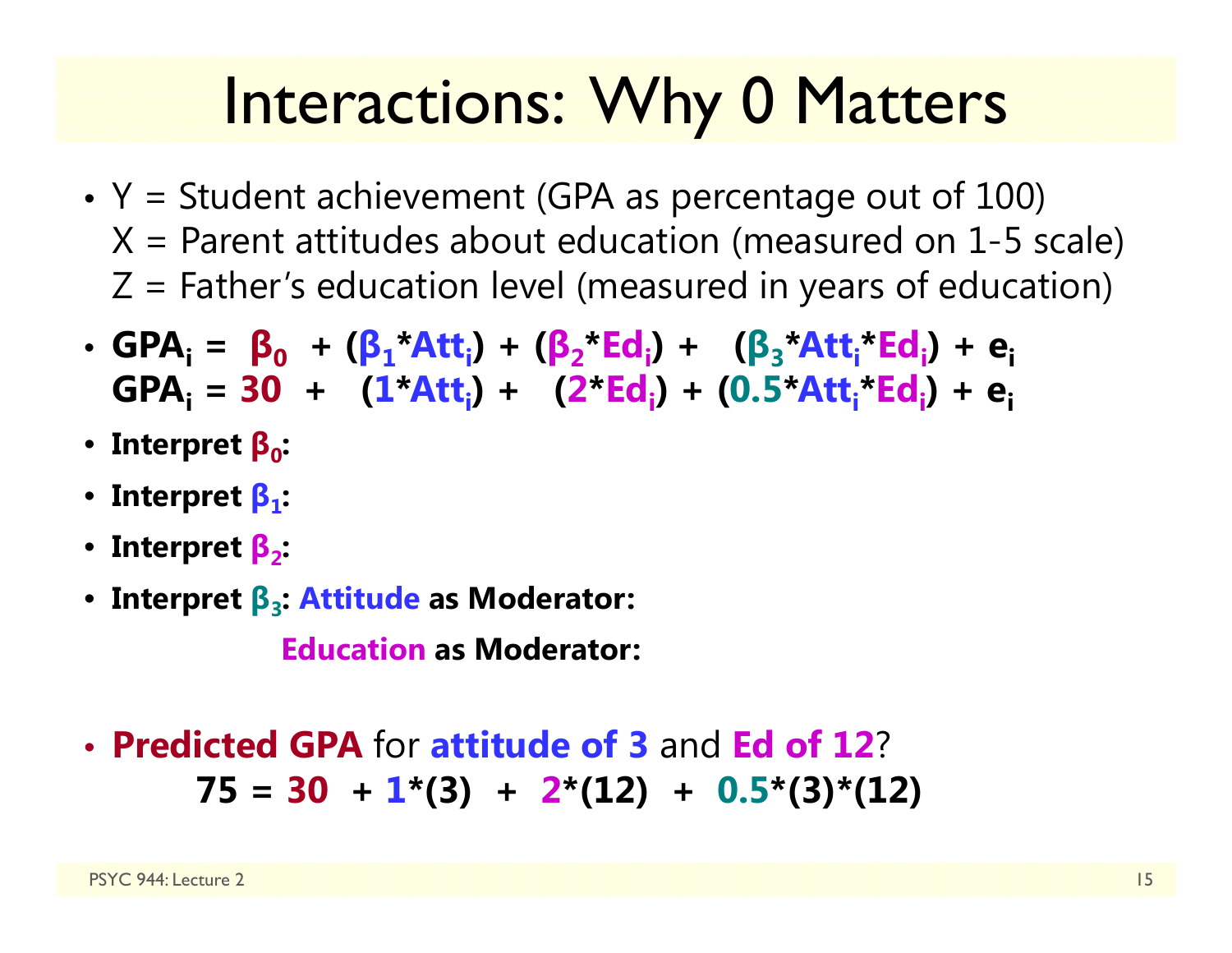#### Model-Implied Simple Main Effects

- **Original: GPAi <sup>=</sup> β 0 +( β 1\*Atti)+ ( β 2\*Edi) + ( β 3\*Atti\*Edi) + eiGPAi = 30 + ( 1 \*Atti) + ( 2 \*Edi) + (0.5 \*Atti\*Edi) + ei**
- Given any values of the predictor variables, the model equation provides predictions for:
	- $\triangleright$   $\,$  Value of outcome (model-implied intercept for non-zero predictor values)
	- $\triangleright$  Any conditional (simple) main effects implied by an interaction term
	- **Simple Main Effect = what it is + what** *modifies* **it**
- Step 1: **Identify** all terms in model involving the predictor of interest
	- e.g., Effect of Attitudes comes from: **β 1\*Atti <sup>+</sup> β 3\*Atti\*Edi**
- Step 2: **Factor out** common predictor variable
	- > Start with [β<sub>1</sub>\*Att<sub>i</sub> + β<sub>3</sub>\*Att<sub>i</sub>\*Ed<sub>i</sub>] → [Att<sub>i</sub> (β<sub>1</sub>+ β<sub>3</sub>\*Ed<sub>i</sub>)] → Att<sub>i</sub> (new β<sub>1</sub>)
	- $\triangleright$  Value given by ( ) is then the model-implied coefficient for the predictor
- Step 3: **ESTIMATEs** calculate model-implied simple effect and SE
	- Let's try it for **a new reference point of attitude = 3 and education = 12**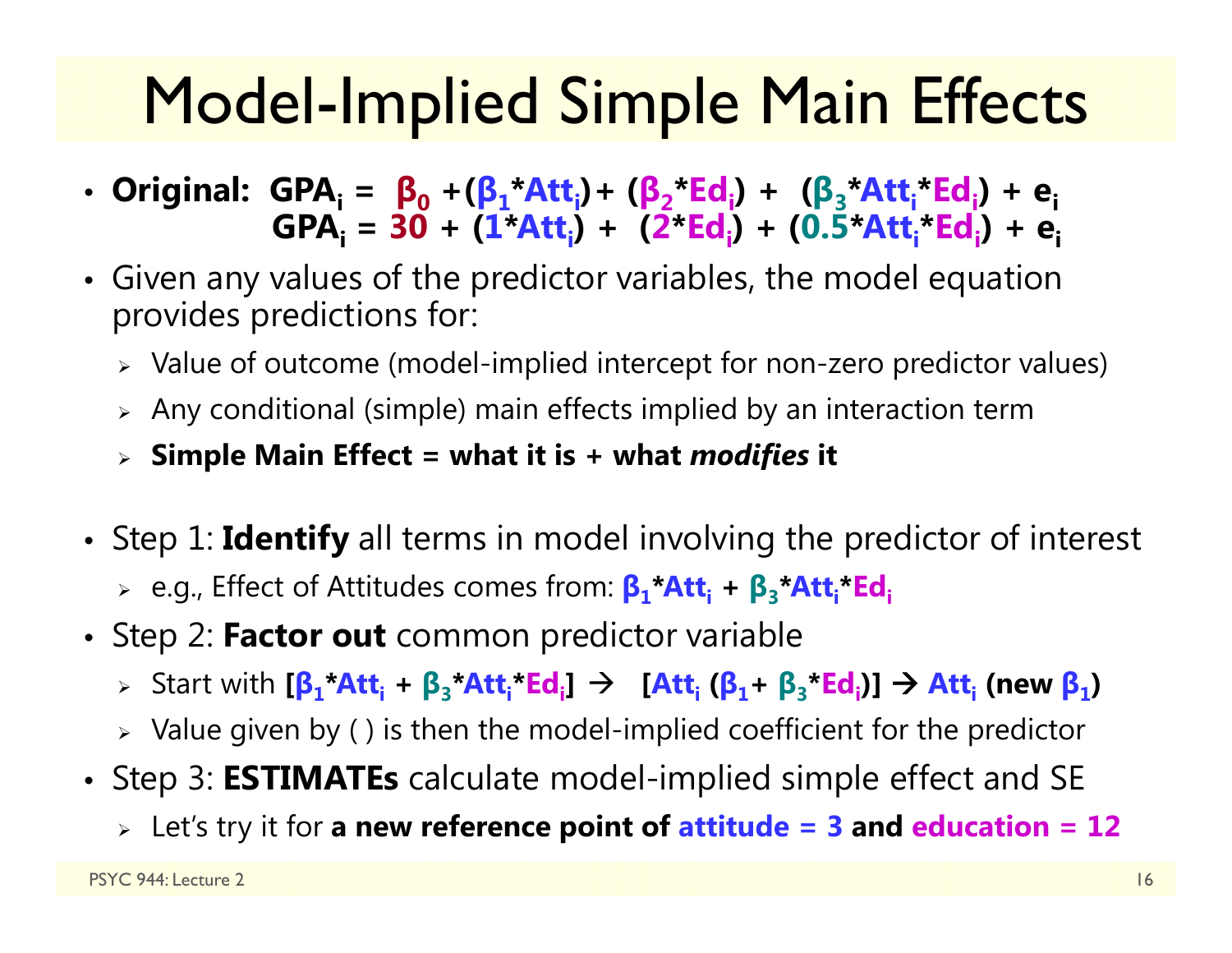#### Model-Implied Simple Main Effects

- Old Equation using uncentered predictors:  $GPA_i = \beta_0 + (\beta_1 * Att_i) + (\beta_2 * Ed_i) + (\beta_3 * Att_i * Ed_i) + e_i$ **GPAi = 30 + ( 1 \*Atti) + ( 2 \*Edi) + (0.5 \*Atti\*Edi) + ei**
- New equation using centered predictors (Att<sub>i</sub>−3 and Ed<sub>i</sub>−12): **GPAi = \_\_ + \_\_\_\*(Atti − 3)+ \_\_\_\*(Edi<sup>−</sup>12) + \_\_\_\*(Atti− 3)\*(Edi−12)+ei**
- Intercept: expected value of GPA when Att<sub>i</sub>=3 and Ed<sub>i</sub>=12 **β 0 = 75**
- Simple main effect of Att if Ed<sub>i</sub>=12  $\beta_1$ **\*Att**<sub>i</sub> +  $\beta_3$ **\*Att**<sub>i</sub>**\*Ed**<sub>i</sub>  $\rightarrow$  Att<sub>i</sub>( $\beta_1$ +  $\beta_3$ **\*Ed**<sub>i</sub>)  $\rightarrow$  Att<sub>i</sub>(1+0.5**\*12**)
- Simple main effect of Ed if Att<sub>i</sub>=3  $\beta_2$ **\*Ed**<sub>i</sub> +  $\beta_3$ **\*Att**<sub>i</sub>**\*Ed**<sub>i</sub>  $\rightarrow$  Ed<sub>i</sub>( $\beta_2$ +  $\beta_3$ **\*Att**<sub>i</sub>)  $\rightarrow$  Ed<sub>i</sub>(2+0.5 **\*3 )**
- **Two-way interaction of Att and Ed: (0.5 \*Atti\*Edi)**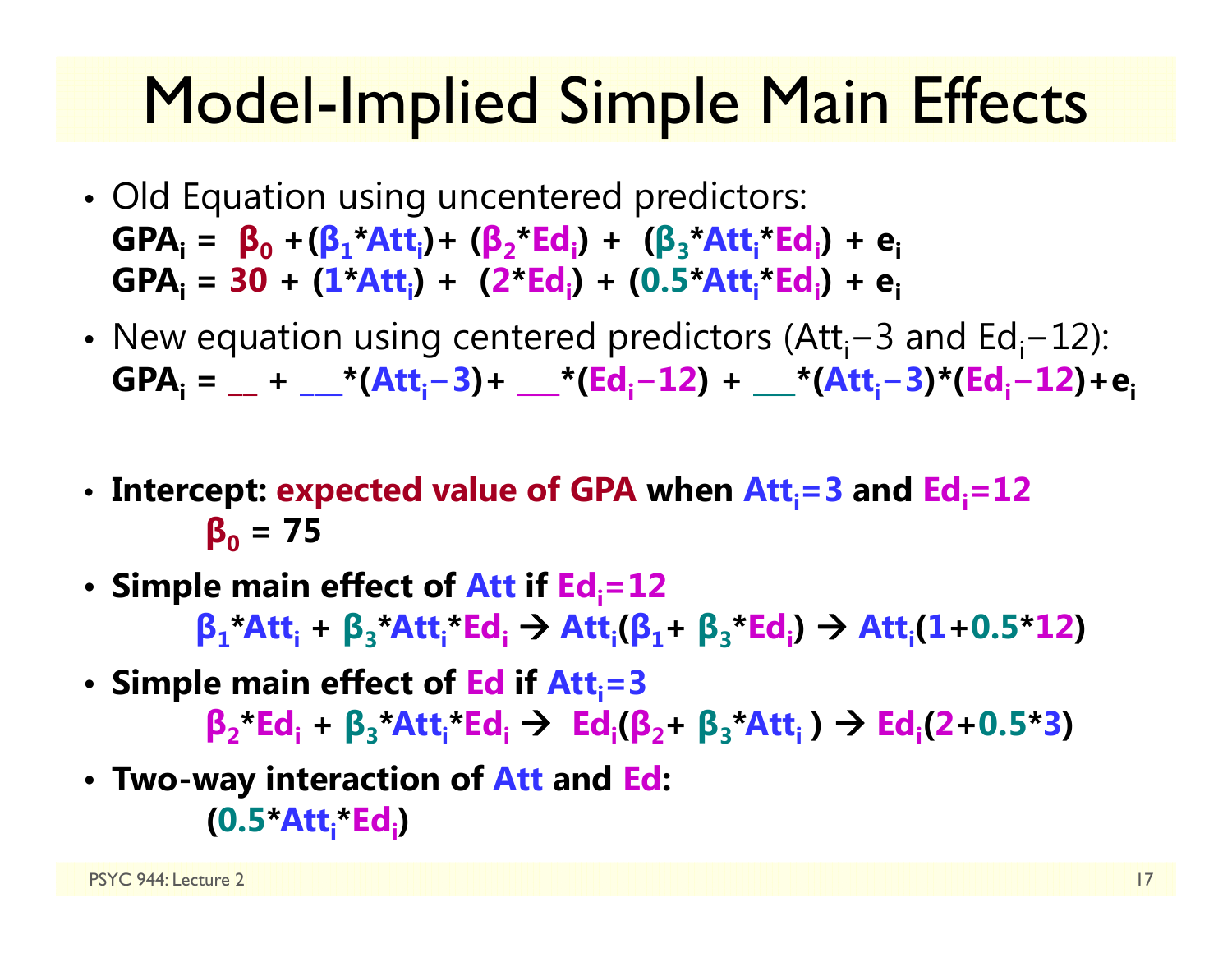### Model-Implied Simple Main Effects

- • Old Equation using uncentered predictors:  $GPA_i = \beta_0 + (\beta_1 * Att_i) + (\beta_2 * Ed_i) + (\beta_3 * Att_i * Ed_i) + e_i$ **GPAi = 30 + ( 1 \*Atti) + ( 2 \*Edi) + (0.5 \*Atti\*Edi) + ei**
- •• Intercept: expected value of GPA when Att<sub>i</sub>=3 and Ed<sub>i</sub>=12
- •**• Simple main effect of Att if Ed** $_i$ **=12**  $\rightarrow$  **Att** $_i$ **(** $\beta_1$ **+**  $\beta_3$ **\*Ed** $_i$ **)**
- Simple main effect of Ed if  $Att_i = 3 \rightarrow Ed_i(\beta_2 + \beta_3 * Att_i)$

```
TITLE "Calculating Model-Implied Parameters"
;
PROC MIXED DATA=dataname ITDETAILS METHOD=ML;
MODEL y = att ed att*ed / SOLUTION
;
ESTIMATE "GPA if Att=3, Ed=12" intercept 
                                             1 att 
3 ed 12 att*ed 36
;
ESTIMATE "Effect of Att if Ed=12" att
1 att*ed 12
;
ESTIMATE "Effect of Ed if Att=3" ed
1 att*ed
3
;
RUN;
```
In ESTIMATE statements, the variables refer to their betas; the numbers refer to the operations of their betas.

These estimates would be given directly by the model parameters instead if you re-centered the predictors as: Att-3, Ed-12.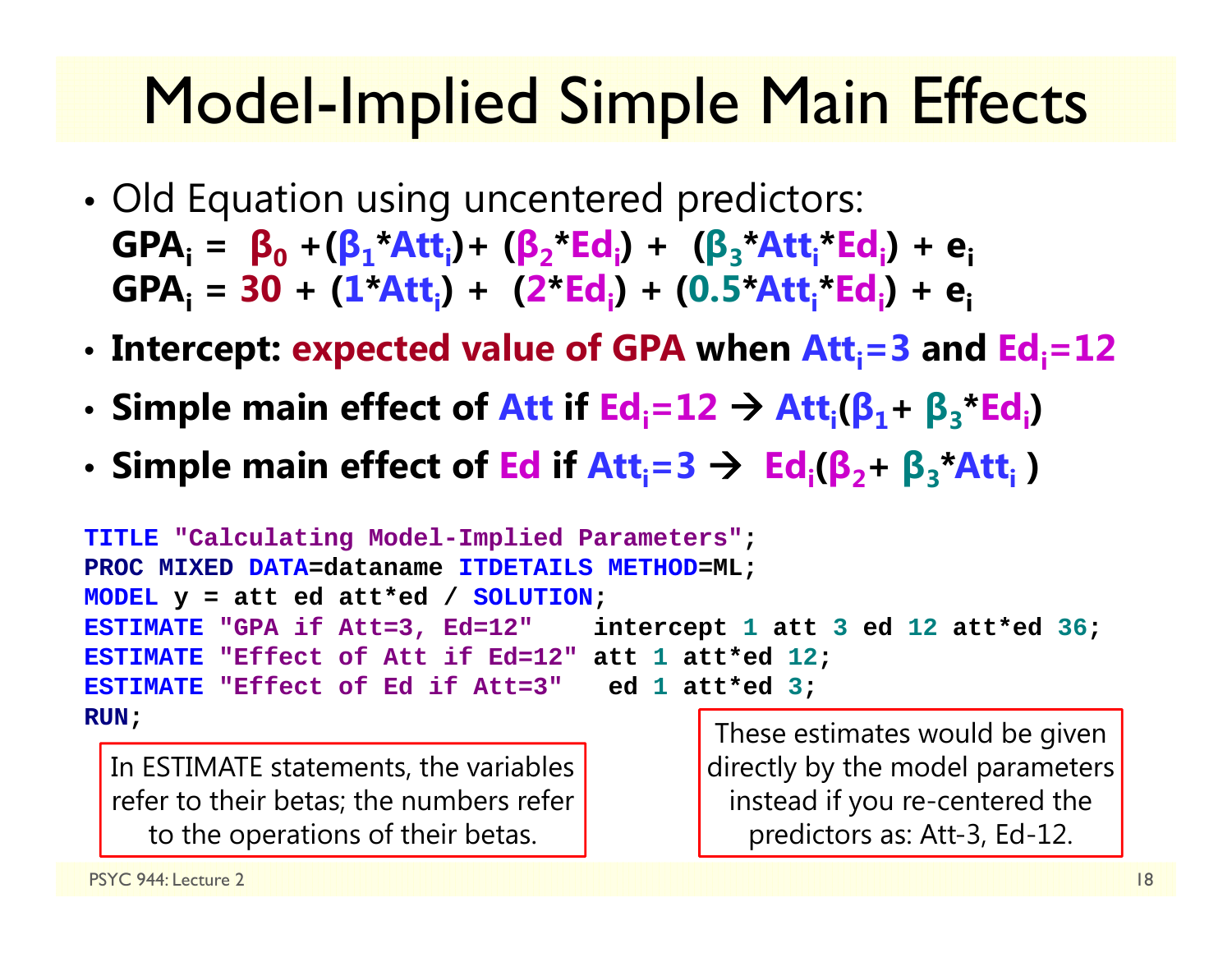#### More Generally…

- Can decompose a **2-way interaction** by testing the simple effect of X at different levels of Z (and vice-versa)
	- $\triangleright$  Use ESTIMATEs to request simple effects at any point of the interacting predictor
	- $\triangleright$   $\,$  Re-centering the interacting predictor at those points will also work
- More general rules, given a **3-way interaction**:
	- *Simple (main) effects move the intercept*
		- 1 possible interpretation for each simple main effect
		- n Each simple effect is conditional on other two variables  $= 0$
	- *The 2-way interactions (3 of them in a 3-way model) move the simple effects*
		- 2 possible interpretations for each 2-way interaction
		- $\blacksquare$ Each 2-way interaction is conditional on third variable  $= 0$
	- *The 3-way interaction moves each of the 2-way interactions*
		- 3 possible interpretations of the 3-way interaction
		- n Is highest-order term in model, so is unconditional (applies always)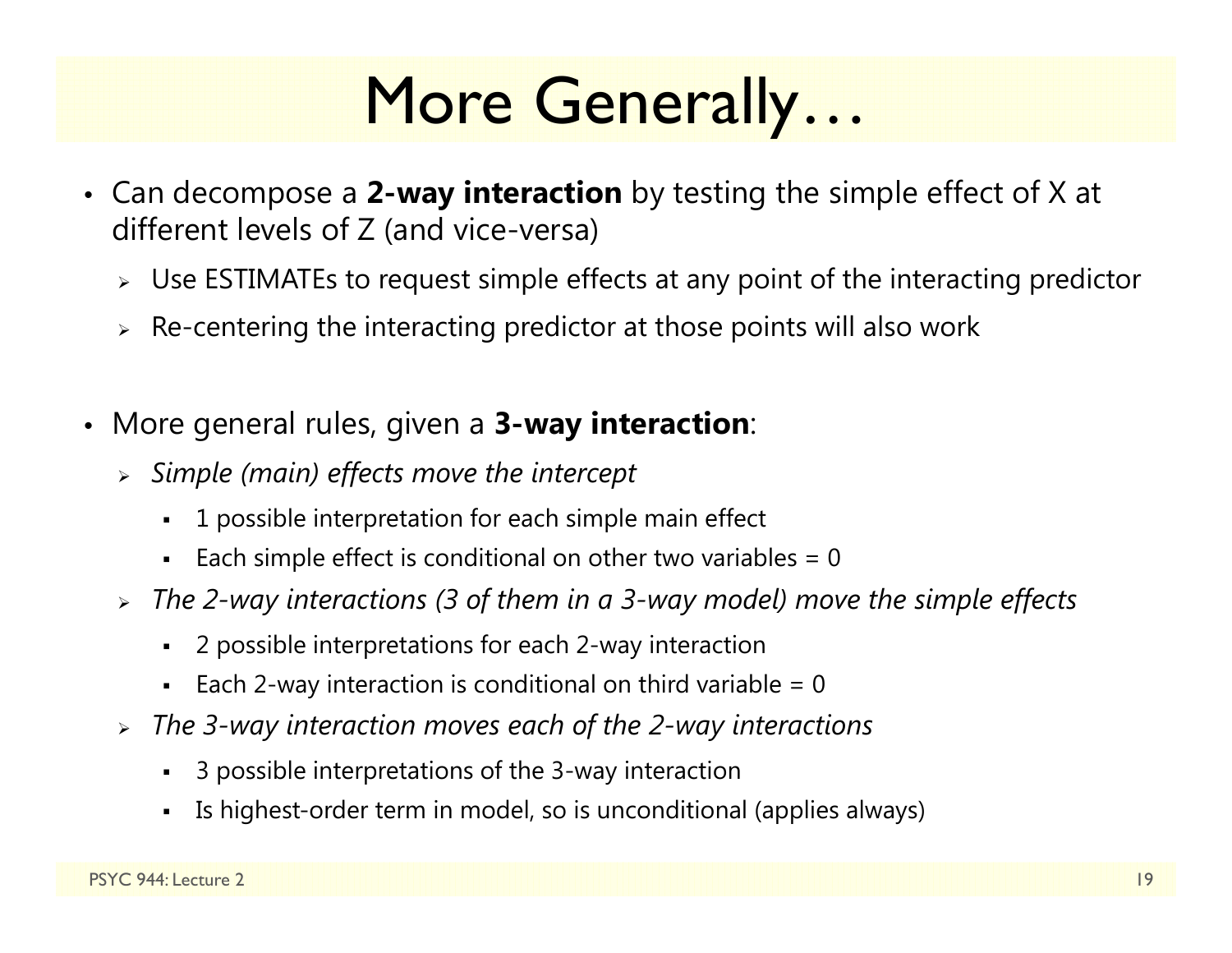#### Practice with 3-Way Interactions

- Intercept = 5, Effect of X  $= 1.0$ , Effect of Z  $= 0.50$ , Effect of W  $= 0.20$
- **X\*Z = .10 (applies specifically when W is 0)**
	- #1: for every 1-unit ∆X,
	- #2: for every 1-unit ∆Z,
- **X\*W = .01 (applies specifically when Z is 0)**
	- #1: for every 1-unit ∆X,
	- #2: for every 1-unit ∆W,
- **Z\*W = .05 (applies specifically when X is 0)**
	- #1: for every 1-unit ∆Z,
	- #2: for every 1-unit ∆W,
- **X\*Z\*W = .001 (unconditional because is highest order)**
	- #1: for every 1-unit ∆X,
	- #2: for every 1-unit ∆Z,
	- #3: for every 1-unit ∆W,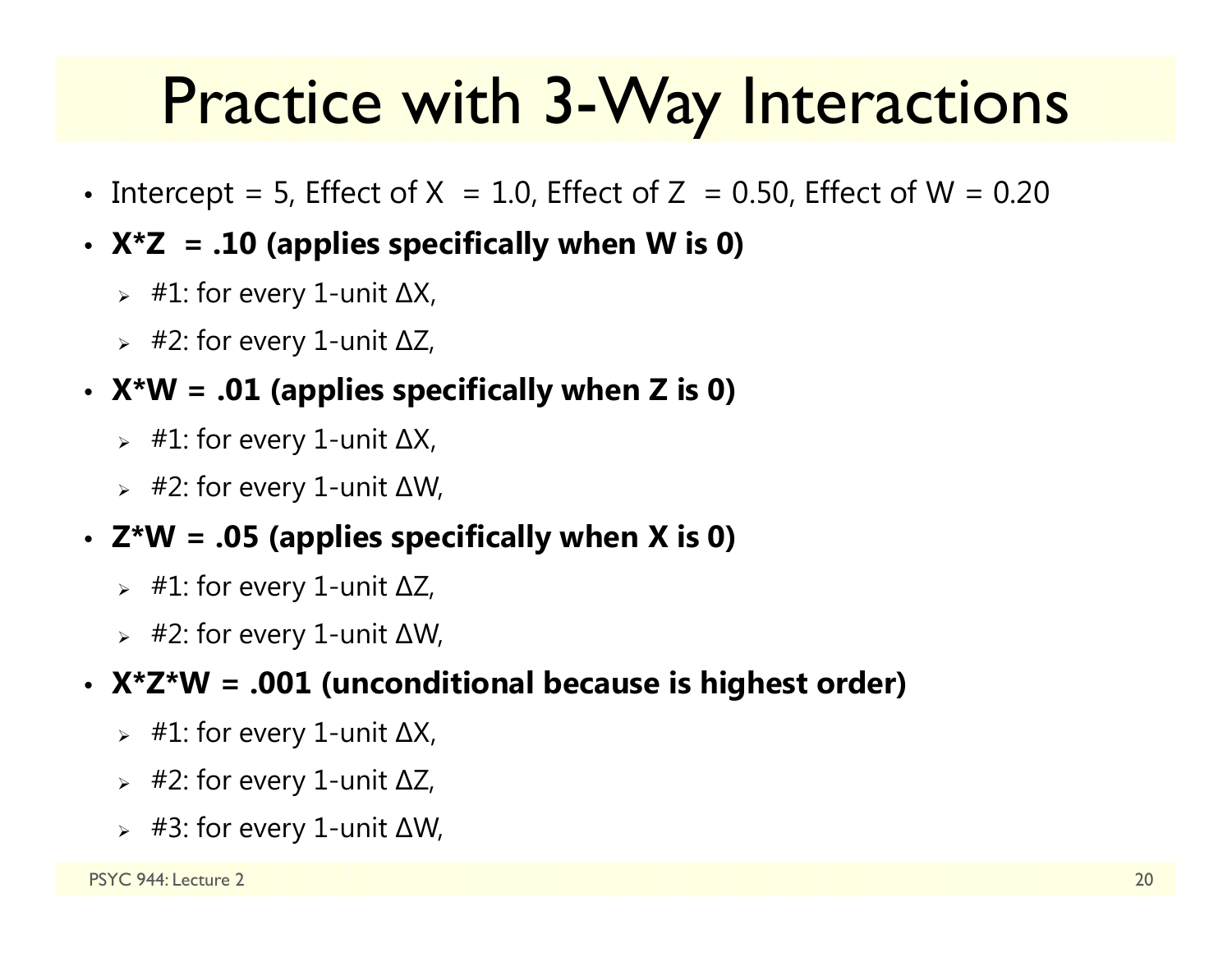#### Practice with 3-Way Interactions

- Model:  $y_i = \beta_0 + \beta_1 X_i + \beta_2 Z_i + \beta_3 W_i + \beta_4 X_i W_i$  $5\Lambda_i$  $\Delta_i$  T  $p_6$  $\Delta_i$ vv $_i$  T  $p_7$  $\Lambda_i$  $\Delta_i$ vv $_i$  T  $e_i$
- • Calculate simple main effects:
	- $\triangleright$  For X  $\rightarrow$
	- $\triangleright$  For Z  $\rightarrow$
	- $\triangleright$  For W  $\rightarrow$
- • Calculate simple 2-way interactions:
	- $\triangleright$  For X\*Z  $\rightarrow$
	- $\triangleright$  For X\*W  $\rightarrow$
	- $\triangleright$  For Z\*W  $\rightarrow$